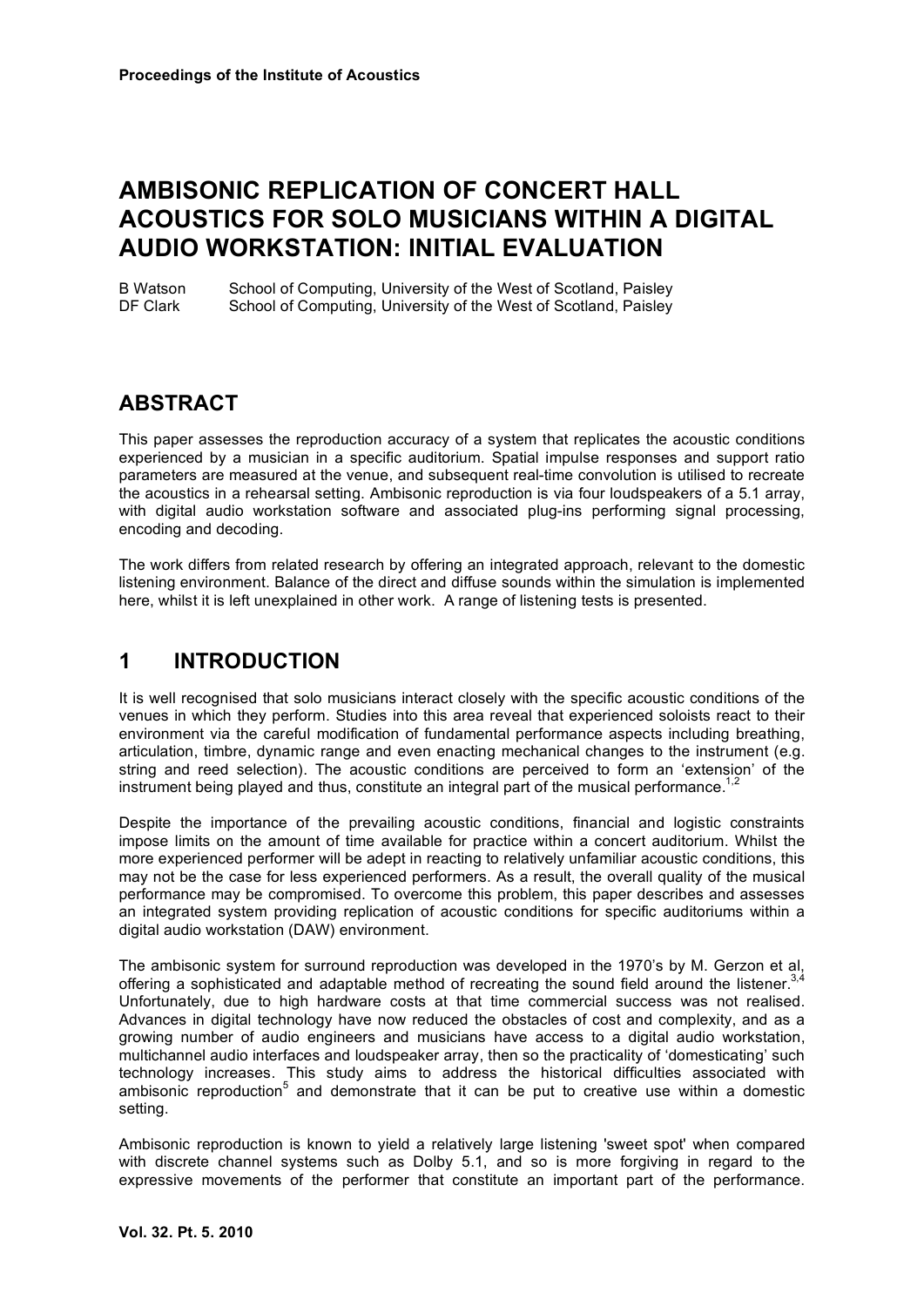Steering away from pin-point accuracy in panning laws ensures that acoustic reflections are shared in appropriate proportions between all loudspeakers in the array and not just two, as is the case with the pair-wise panning employed by discrete channel systems. Therefore, the sound field is likely to remain stable even if the player moves their head and offers a great deal of immersion within the sonic environment.

The work presented compliments previous studies into the development of acoustic environment simulations<sup>7,8,9</sup> and presents new approaches for the implementation of such a system in respect of the ease of impulse response measurement, calibration of the reproduction array and integration into a DAW environment. Whilst the systems cited above tend to use highly specialised convolution processors and larger loudspeaker arrays, this investigation assesses the viability of a more straightforward horizontal ambisonic reproduction employing consumer level equipment. The ability to switch between the perspective of the player and that of the audience, and the careful level balancing of the direct and reverberant sounds within the simulation are fundamental features implemented here that are not fully realised or discussed in existing research.

The papers cited above often assume that the typical musician would have an anechoic room at their disposal and moreover, that this could act as a suitable space for rehearsal. This work places the musician in a comfortable domestic rehearsal setting, dealing with issues regarding room resonances and 'room in room' acoustics from the outset.<sup>10</sup> Calibration of the system to adapt to different listening environments ensures that it is more readily suited to use in the rehearsal space.

### **2 SYSTEM SPECIFICATION**

The system involves two principal stages, namely the measurement of spatial impulse responses in the venue and the subsequent real-time replication of the acoustics within a rehearsal environment.

#### **2.1 Impulse response collection**

An A-format microphone<sup>11</sup> is used to record impulse responses, and features capsules corresponding to the directions of LEFT-FRONT-UP, RIGHT-FRONT-DOWN, LEFT-BACK-DOWN and RIGHT-BACK-UP respectively. For stage measurements the microphone is positioned to represent the player's head, 1.65m in height and 1.5m from the edge of the stage. For auditorium aspects it is placed 3m away, facing centre stage and at ear height of the seated listener (1.2m).

The room excitation signal is played over a Genelec 8020B active loudspeaker facing directly out into the auditorium at a height of 1.35m, representing the player's instrument. The resultant impulse responses are to be used for instruments with similar directivity patterns, e.g. recorder, trumpet and voice. Other instruments would necessitate an alternative loudspeaker angle/height due to differing directivity patterns. Whilst this approach is at odds with the practices outlined in the relevant ISO standards document,<sup>12</sup> it does ensure a more consistent approach to room excitation since the instruments studied are broadly directional. This should prove more realistic than exciting the room equally in all directions with an omnidirectional source. Similarly, the use of a multi-directional receiver is more in keeping with the hearing capabilities of the musician.

Whilst it is anticipated that an application for the collection of impulse responses will be developed by the research group, measurements have thus far been carried out using the Apple Impulse Response Utility.<sup>13</sup> In the software, a four channel configuration is selected. A ten-second sine sweep is used as an excitation signal, and once deconvolved, each impulse response can be unpackaged from the proprietary project file and loaded into the convolution within the simulation.

The sine-sweep method is chosen for its superior performance in a quiet, unoccupied setting as it does not require calibration or suffer from the distortion peaks that can hinder alternative techniques.<sup>14,15</sup>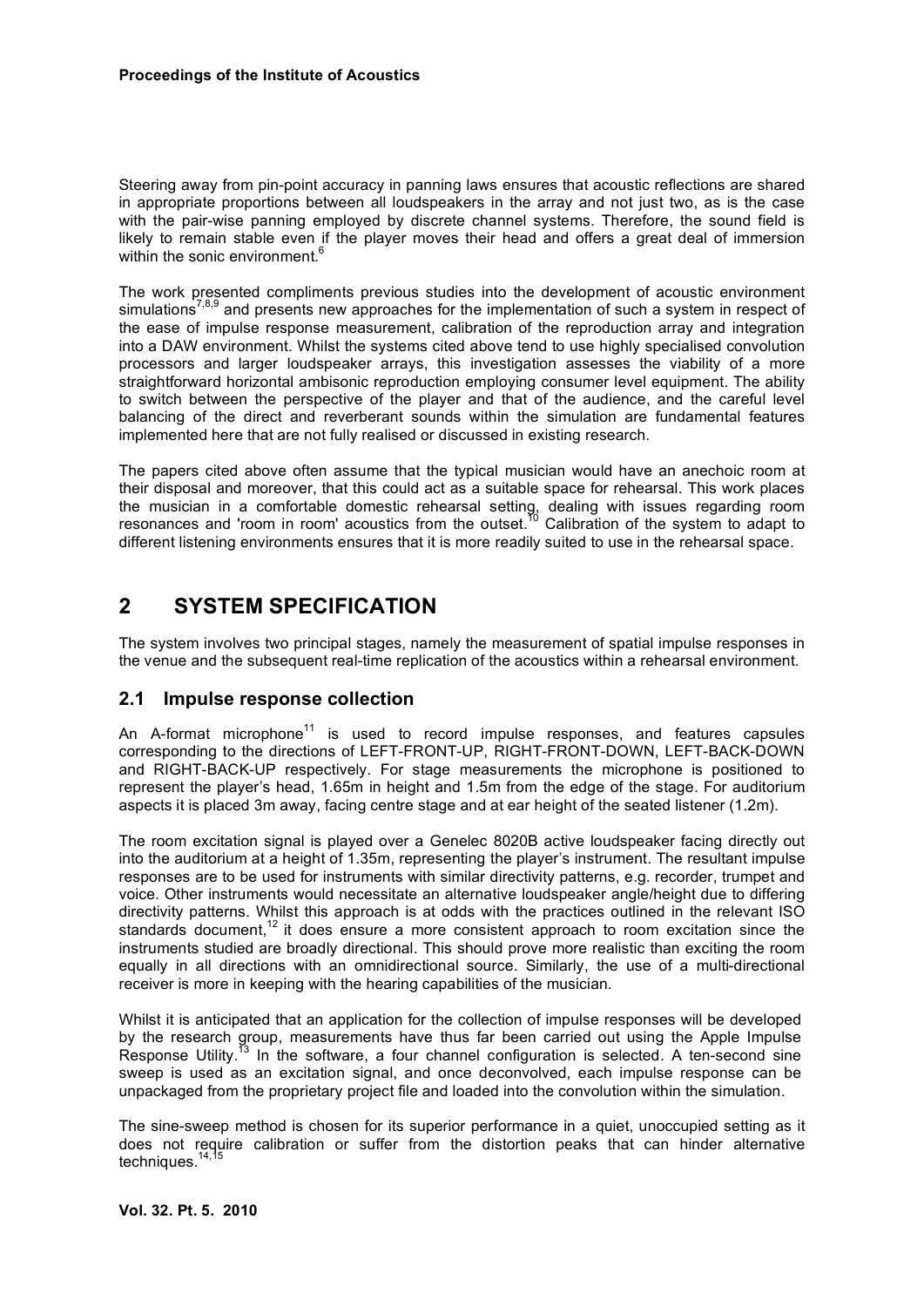#### **2.2 The real-time simulation**

The real-time simulation employs the A-format microphone as a receiver, placed near to the head of the performer. The four channels are passed through pre-amplifiers on the audio interface with matched gain and routed to individual tracks within the inexpensive DAW application, Reaper.<sup>16</sup> A flow chart representing signal flow and processing for the system is given in Figure 1.

The four channels are then convolved with corresponding A-format impulse responses from the venue using the 'ReaVerb' Reaper plug-in and routed onwards for ambisonic processing.

Conversion from A- to B-format and ambisonic decoding is handled by freeware plug-ins from Daniel Courville<sup>17</sup> and David McGriffy,<sup>18</sup> although these will be succeeded by plug-ins developed by the research group. The output of the decoder is then routed to four loudspeakers of an ITU 5.1 layout, with the azimuth for each loudspeaker on the decoder adjusted to reflect the irregularity of the array.

Additional processing plug-ins will be devised for calibration of loudspeaker levels, room equalisation, feedback prevention and perhaps most importantly, the balance of direct and reverberant sounds in the real-time simulation by means of support ratio analysis.<sup>1</sup>



Figure 1: Flow chart outlining the real-time simulation system in a fundamental state.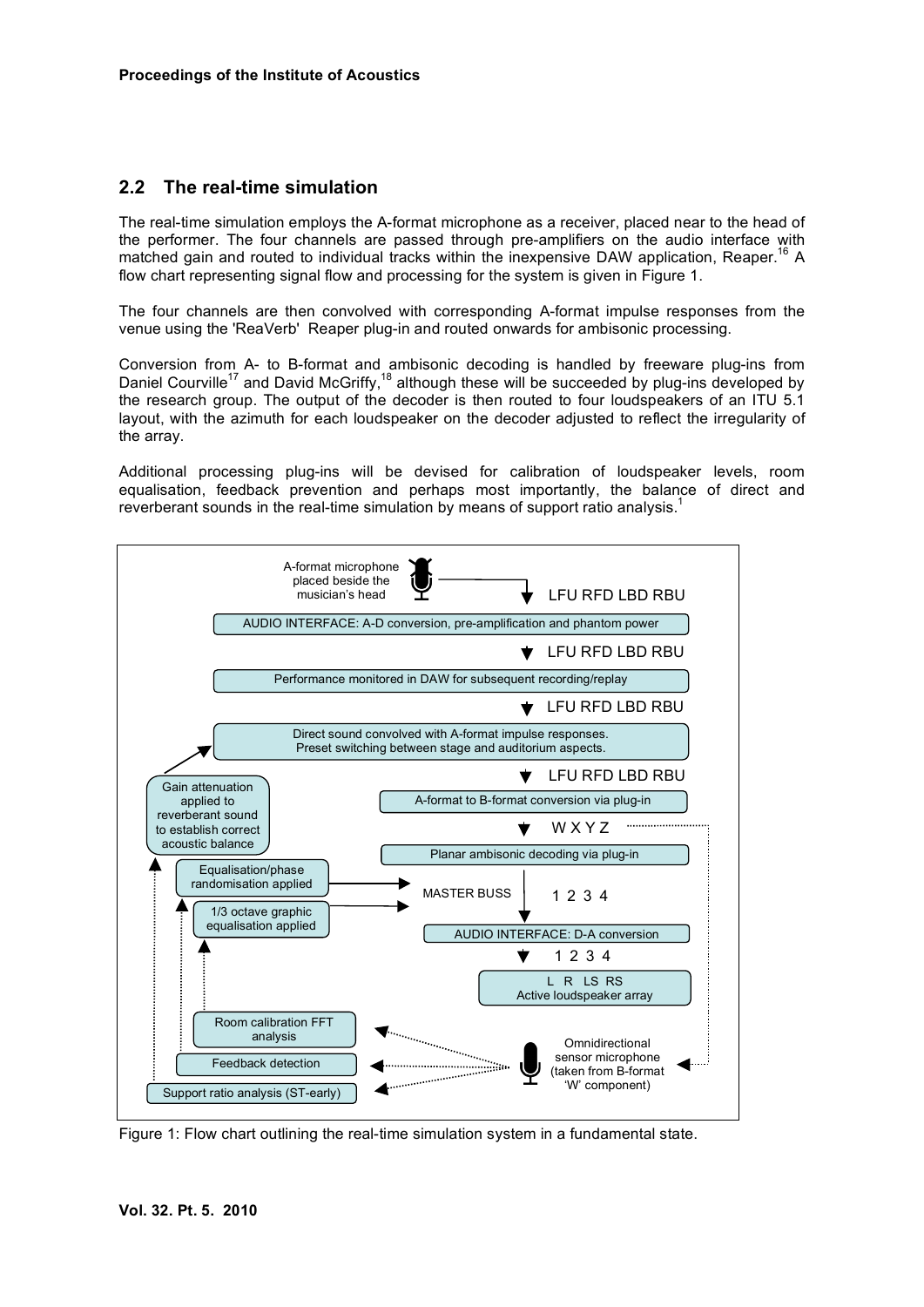### **3 OBJECTIVE TESTING**

An early objective experiment concentrated on frequency response, replication of directional characteristics and reverberation time. This assessed the reproduction accuracy exhibited by the real-time system without the presence of room equalisation or feedback prevention.

In preparation, A-format impulse responses were recorded at three concert venues in Paisley, Scotland. Details of each venue are presented in Figure 2. Employing the techniques outlined above, two positions were measured in each venue for two instruments with differing directivity characteristics; violin and recorder.

| Venue               | Approx. Seated<br>Capacity | Reverb Time at<br>Position 2 (RT60) | Position 1   | Position 2           |
|---------------------|----------------------------|-------------------------------------|--------------|----------------------|
| The Brough Hall     | 200                        | 1.5s                                | Stage        | 3m from stage        |
| Thomas Coats Church | 600                        | 2.9s                                | Choir stalls | 3m from choir stalls |
| Thomas Coats Hall   | 300                        | 3.7s                                | Stage        | 3m from stage        |

Figure 2: Details of the three venues studied

The experiment was conducted in a listening room (measuring 6.5m x 7.5m x 2.8m) featuring acoustic treatment for limited high frequency damping; thus approximating a domestic setting. Genelec 8020B loudspeakers were set at ear height in an ITU 5.1 layout at a distance of 2m from the listening position (with only the L, R, LS and RS loudspeakers being utilised in the simulation). Loudspeaker levels were calibrated using pink noise and an omnidirectional microphone.

A 10-second sine sweep was fed in equal proportions to the four channels within the simulation and then each was convolved with the corresponding impulse response measured at the venue. Following conversion to B-format, the stream was decoded and output to loudspeakers.

The sound field microphone was placed at ear height at the listening position, and the output of the simulation recorded as an A-format stream. Finally, the sine sweep excitation signal was deconvolved from each of these recordings to reveal impulse responses that could be analysed and compared to original responses from the venue.

### **4 SUBJECTIVE TESTING**

Subjective listening tests were performed using the same listening room conditions as the quantitative experiments detailed above. Ten expert subjects were selected for their experience in sound recording or performing acoustic music in concert venues, made up of department staff and honours year/postgraduate Music Technology students. Each was surveyed prior to the test to determine their familiarity with acoustic music as well as assessing exposure to loud amplified music which might have an impact on the subject's perception during the testing phase.

Subjects were presented with pairs of extracts, with the first in each pair being an ambisonic recording of an instrument within the genuine acoustic. The second in each pair was a simulated performance consisting of a 'dry' version of the instrumental extract recorded in the listening room, convolved with the appropriate impulse responses from the venue. Care was taken to match dry Aformat signals with the most appropriate responses taken from the venue, i.e. when replicating the auditorium aspect the right and left channel impulse responses were reversed since the dry extract was recorded using the 'stage' microphone position. The wet/dry signal balance at the output of the convolution plug-in was adjusted manually to best match the characteristics of the original recording. However, for subsequent testing a new plug-in will be used to analyse acoustic support and establish the correct balance during system calibration.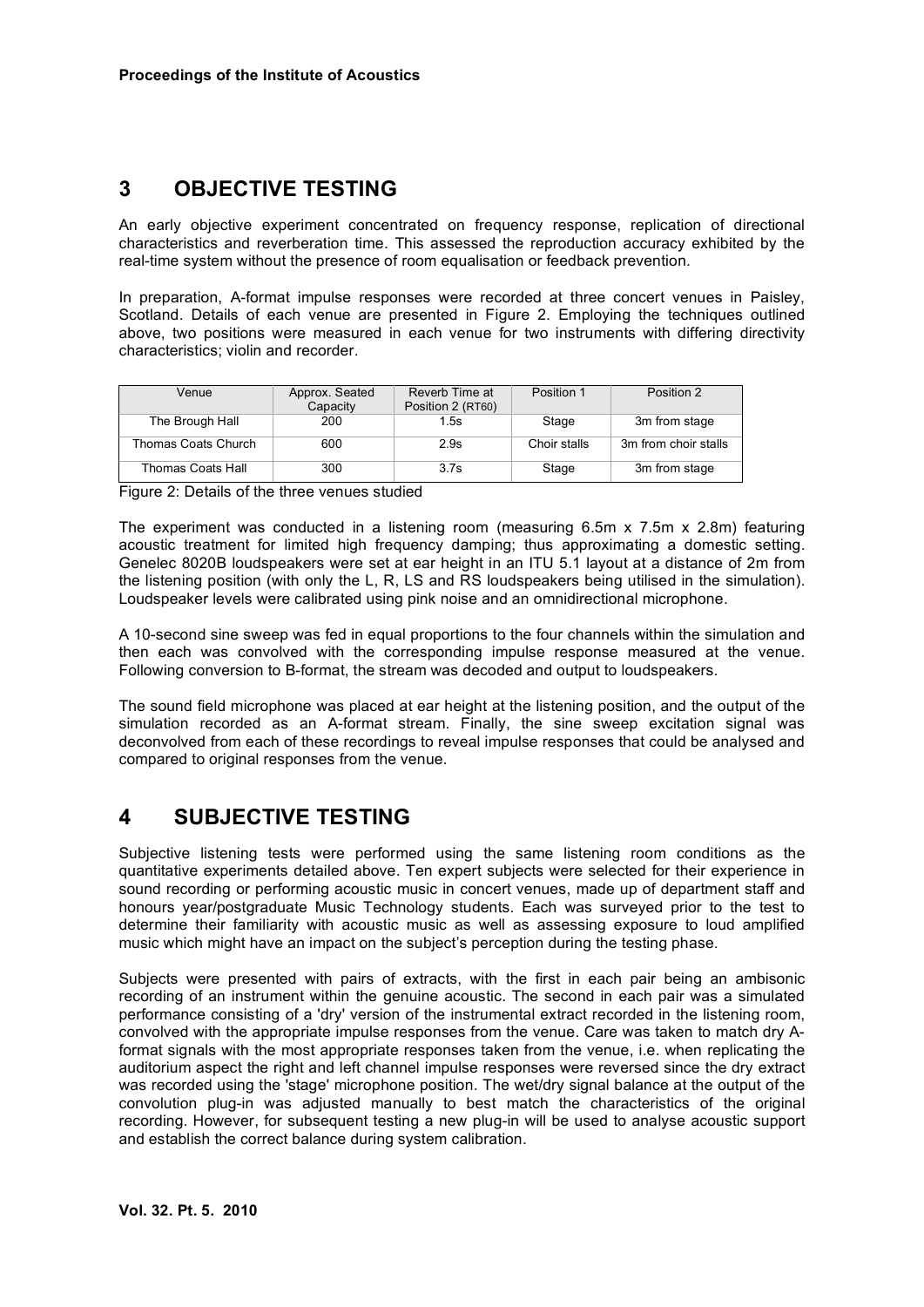Two instruments were presented, corresponding with the specific violin and recorder impulse responses collected for objective experiments. For each venue, both stage and auditorium aspects were recorded and replicated. Subjects compared extracts and graded the simulated acoustics in respect of three parameters; reverberation decay time, timbre and immersion. The grading system is outlined in Figure 3, preceding a description of the instrumental extracts in Figure 4. In addition to numerical values, subjects were encouraged to add written comments to quantify their experiences.

- 5 Imperceptible the reverberation qualities of the simulation extract match the original
- 4 Marginally perceptible the simulation extract is very close to the original recording
- 3 Clearly perceived differences, but the simulation shares fundamental features with the original
- 2 Extremely perceptible the simulation has limited similarities with the original
- Substantial differences the simulation extract bears no resemblance to the original recording

Figure 3: The numbering system used by subjects to grade differences between paired extracts

| Instrument    | Piece                                  | Articulation & dynamic range                                          |  |
|---------------|----------------------------------------|-----------------------------------------------------------------------|--|
| Violin        | <i>Irish Reel</i> (Traditional)        | Sustained/legato; narrow dynamic range.                               |  |
| Alto recorder | Green of the Irishwoman (David Gordon) | Mixture of staccato and legato articulations:<br>wider dynamic range. |  |

Figure 4: Comparison of the two instrumental extracts used for listening tests

# **5 RESULTS**

#### **5.1 Objective findings**

Results of objective experiments show similar frequency response characteristics across the useable range between the impulse responses taken at the venue and those measured within the simulation. (Figure 5). It is anticipated that any significant differences will be corrected by the room equalisation calibration, yet to be implemented. Accuracy in the replication of directional response is assessed by comparing waveform peaks of A-format impulse response channels. Once timealigned, there is broad agreement in the spacing of amplitude peaks, although the reflections observed in the original venue appear more defined, with greater variation in amplitude. Analysis of reverberation time at 1/3 octave intervals reveals that the simulated acoustic exhibits a shorter T20 value than the prevailing acoustic conditions within the venue and less variance. (Figure 6). Whilst there is broad proportional agreement in time values between the frequency bands from 630Hz upwards, there is less agreement lower down the spectrum. This requires further scrutiny, and it remains to be determined what bearing room equalisation may have upon reverberation time.



Figure 5: Comparing frequency response of the original impulse response to that measured within the simulation (Thomas Coats Church, position 1, omnidirectional signal).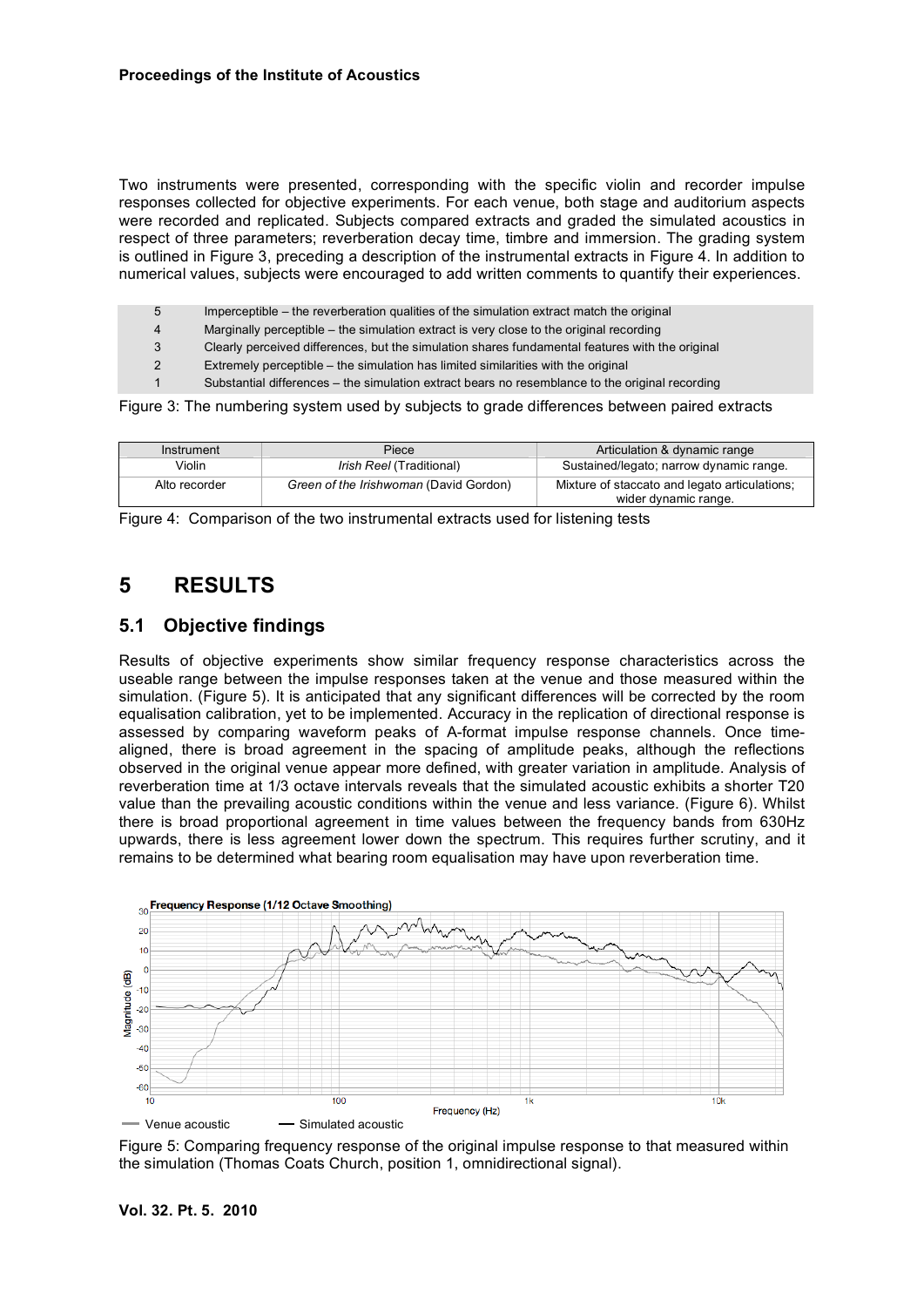

Figure 6: T20 reverb time measured in the venue plotted against that measured within the simulation (Thomas Coats Church, position 1, omnidirectional signal).

#### **5.2 Subjective findings**

The mean scores for individual venues and positions are given in Figure 7, below. The recorder performs more strongly than the violin throughout, though the differences are not considerable. Standard deviation scores reveal good agreement between subjects throughout the survey. The Church venue performs consistently well for both instruments and positions, whereas the Thomas Coats Hall exhibits lower mean scores and less agreement between subjects. This is perhaps due to the length and complex timbre of the reverberation tail within Thomas Coats Hall, placing greater demands on the convolution process and making differences more easily perceptible. This may be contrasted with the venue/position with the shortest reverberation time – Brough Hall Stage – which exhibits the strongest performance overall.



Figure 7: Mean and standard deviation scores by venue position

When analysing the performance of individual parameters it can be seen that Decay Time shows most promise, with highest mean scores and strong agreement between subjects (Figure 8). Comments such as 'slightly shorter' and 'slightly longer' appear in the survey, whilst other subjects perceived differences in the amplitude envelope of the decay rather than the reverberation time itself. With auditorium aspects requiring greater microphone gain to successfully record instrumental extracts within the venue, background noise was increased, and some subjects suggested that this might account for the relatively 'clean' simulated performance *appearing* to have a shorter reverberation tail.

Timbre does not perform quite as strongly, and accordingly there is slightly less agreement amongst those surveyed. Influenced by the convolution algorithm and latency within the plug-in, the mixture of the immediate dry signal and the delayed convolved signal results in destructive interference in the spectrum. A number of subjects perceived a low frequency 'richness' in the reverberation tail of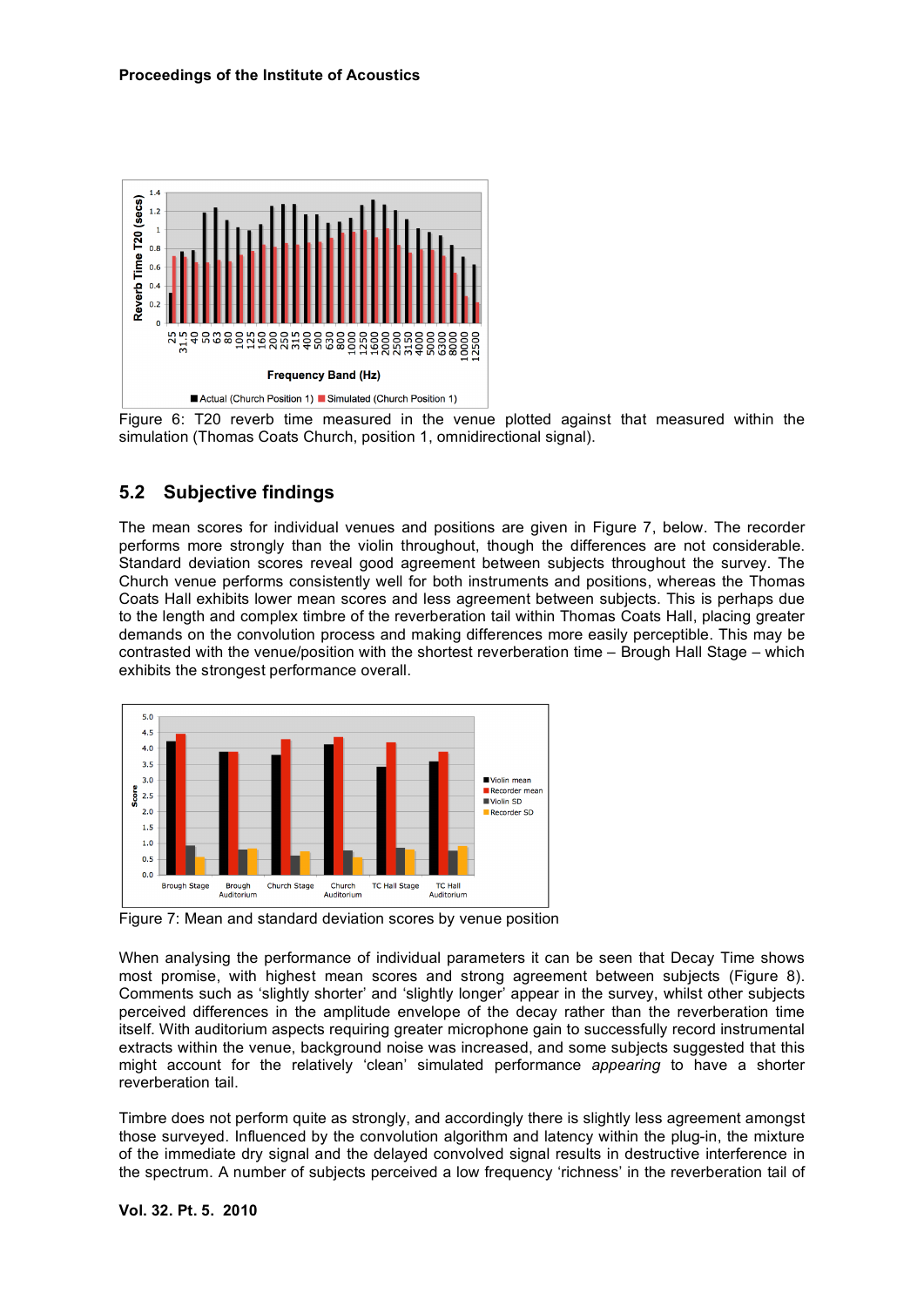the original recorded extracts that seemed lacking in the simulated extracts. This may be related to the aforementioned contribution of microphone gain, but could also point to bandwidth limitations in the convolution processing, since objective measurements revealed a similar finding.

Immersion fairs less well still in regard to mean score and standard deviation. Comments on the differences perceived related mainly to variations in front-back loudspeaker balance and slight changes in the side imaging. Whilst a trend relating to specific venues and receiver positions cannot be identified in this case, it is clear that the mixture and phase interrelationship of the processed and unprocessed signals would again prove to be important.



Figure 8: Mean and standard deviation scores by parameter

### **6 CONCLUSIONS & PROGRESSION**

Early objective and subjective tests reveal a respectable reproduction accuracy of the system. Discrepancies in frequency response and reverberation time need to be explored further, and may be rectified via the implementation of additional signal processing for room equalisation and establishing the correct wet/dry balance. System latency needs to be carefully measured too and controlled to ensure that the direct and reverberant sound fields exhibit the correct phase interrelationship. This, in turn will eliminate the discrepancies in the timing of amplitude peaks in directional responses as well as the apparent comb filtering between wet and dry signals at the output of the convolution. Such work will be underpinned by further quantitative assessment.

Plug-ins will be developed to facilitate the additional processing detailed above in addition to ambisonic encoding/decoding and custom multi-channel convolution. Furthermore, the system will be adapted to include modelling of venue occupancy via the post-processing of measured impulse responses.

The fully developed system will be validated via exhaustive qualitative testing involving professional solo musicians preparing for concert performance as well as a broad survey of audio engineers.

#### **7 ACKNOWLEDGEMENTS**

The authors wish to thank Robert Geary for ongoing advice, Siobhan Osborne for assistance with the recording of audio extracts, David Gordon for permission to use his composition and Thomas Coats Memorial Church/University of the West of Scotland for access to venues and technical resources.